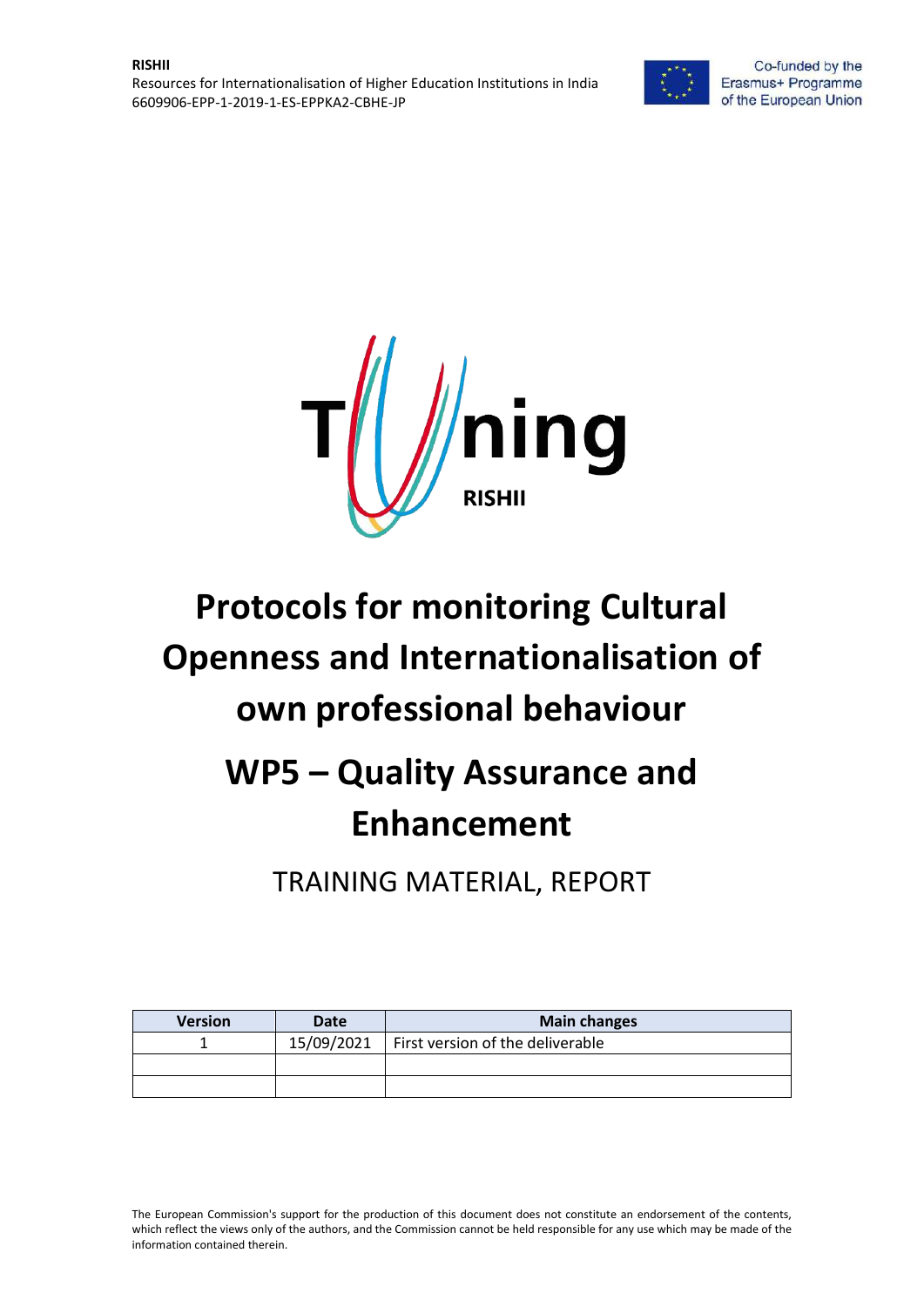

#### **Contents**

| 3. Protocols for monitoring Cultural Openness and Internationalisation of own professional |                                                                                      |  |
|--------------------------------------------------------------------------------------------|--------------------------------------------------------------------------------------|--|
| staff 6                                                                                    | 3.1. Protocols for monitoring Cultural Openness and Internationalisation of academic |  |
| 3.2.                                                                                       | Protocols for monitoring Cultural Openness and Internationalisation of non-          |  |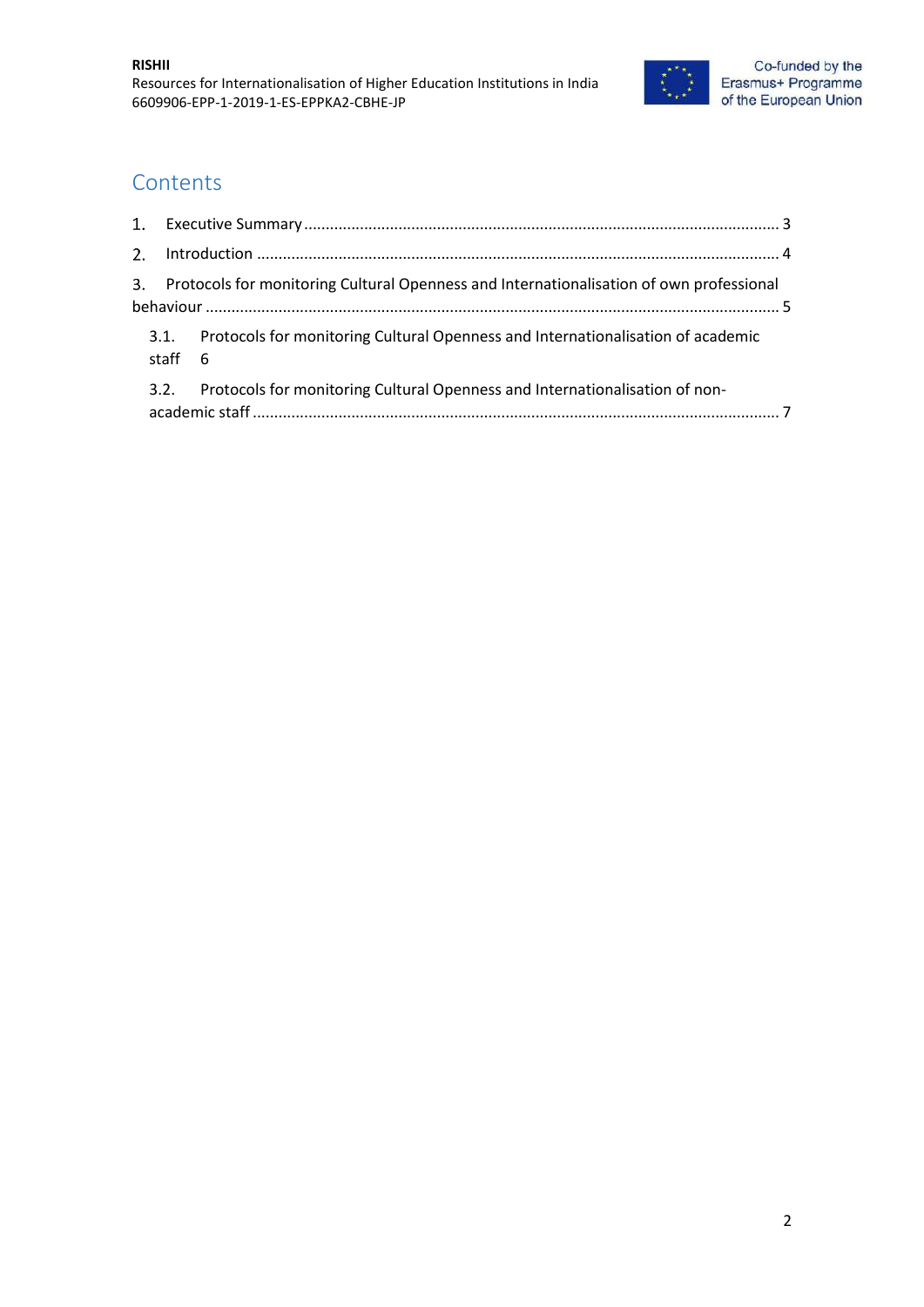Resources for Internationalisation of Higher Education Institutions in India 6609906-EPP-1-2019-1-ES-EPPKA2-CBHE-JP



#### <span id="page-2-0"></span>1. Executive Summary

The aim of this document is to contribute to monitor the intercultural skills that Level 2 Curriculum Internationalisation Champions acquire and the application of these internationalization principles in their own professional behaviour (teaching, administrative tasks, etc.).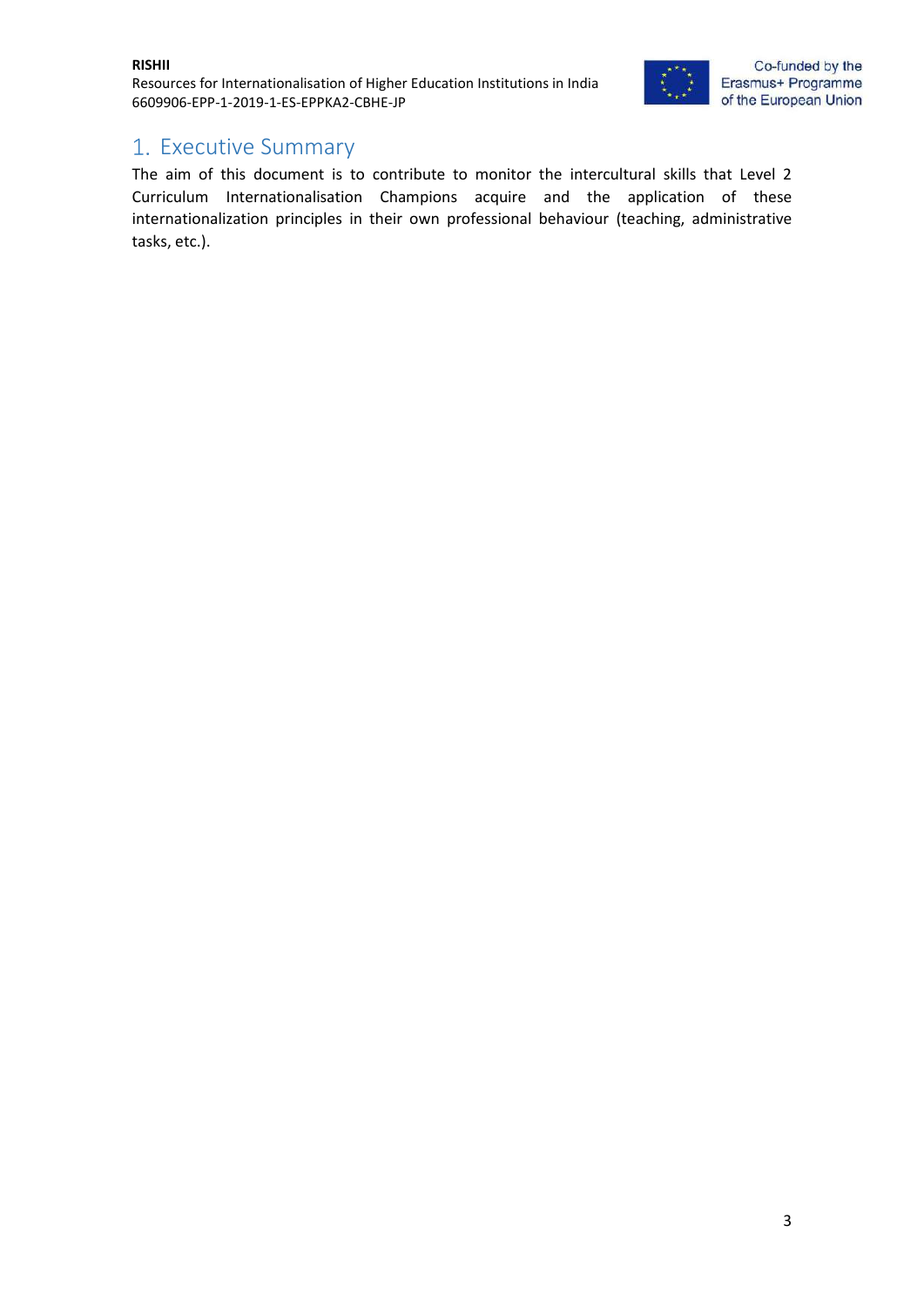Resources for Internationalisation of Higher Education Institutions in India 6609906-EPP-1-2019-1-ES-EPPKA2-CBHE-JP



### <span id="page-3-0"></span>2. Introduction

RISHII aims to contribute to the modernization of Indian Higher Education System through equipping Indian Higher Education Institutions with procedures, tools, human resources and continuous professional development mechanisms necessary for Curriculum Internationalisation and creating institution-wide thriving cultures of Internationalisation-FOR-ALL. Partner Country participants will attend a series of workshops in order to increase the internationalization degree of their institutions. To do so, the Indian institution needs have been mapping to better achieve their internationalization objectives.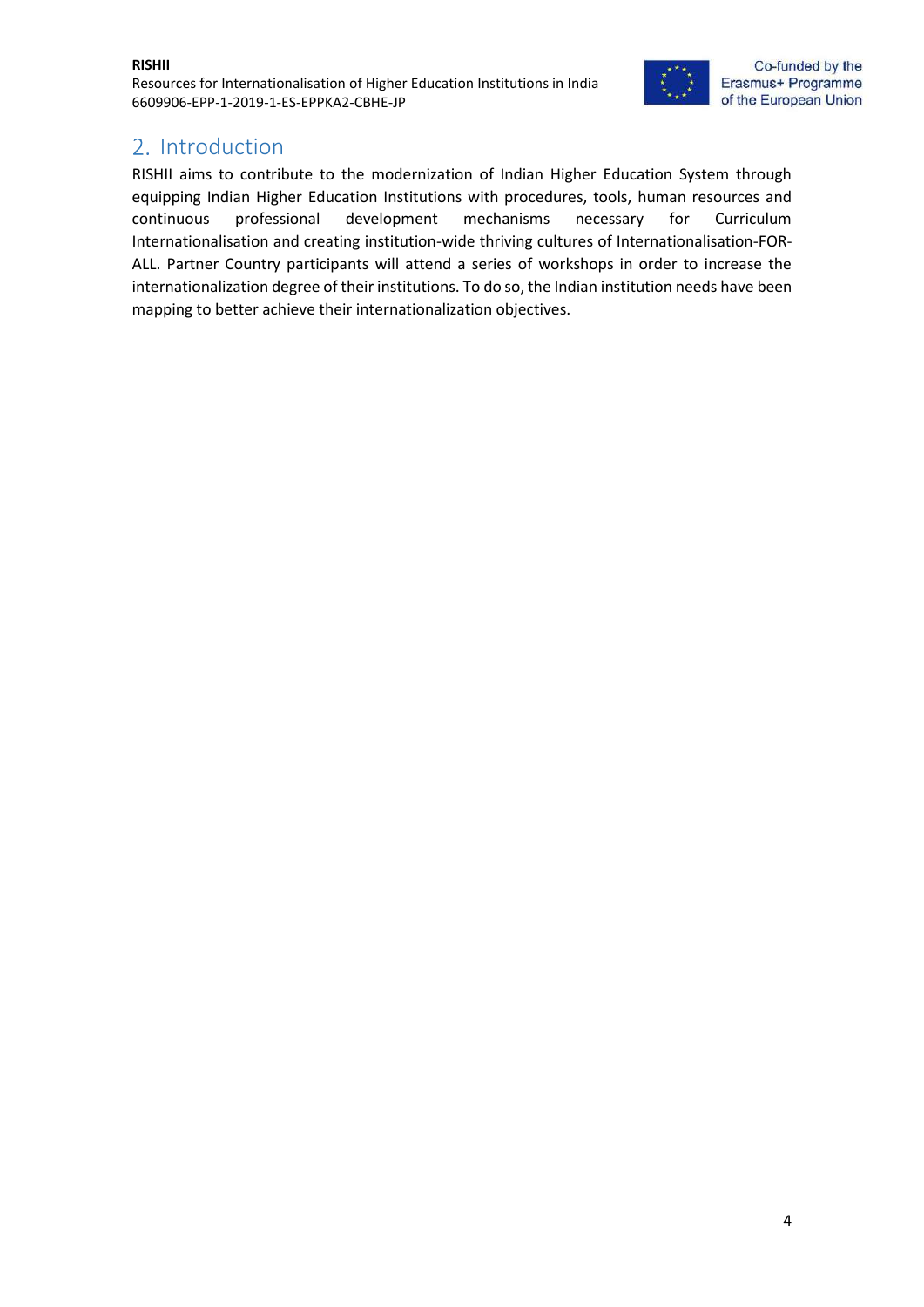

## <span id="page-4-0"></span>3. Protocols for monitoring Cultural Openness and Internationalisation of own professional behaviour

Level 2 (Advanced) Curriculum Internationalisation Champions have to act as are interculturally competent persons and apply the internationalisation principles in their day to day work: faculty members in their teaching activities and ONA in their administrative duties. The adoption of this approach is aimed at raising awareness about internationalisation, changing the internal culture of the institution and fostering a systemic change towards the adoption of the internationalisation principles.

The ways in which academic and non-academic staff engage with the internationalisation strategy or activities of the Institution and apply them in their daily work can enable the this shift in the institutional culture.

The following protocols define five different areas for each of group, and each area includes a set of indicators or good practices to be applied by academic and non-academic staff to ensure their engagement in the internationalisation strategy and activities.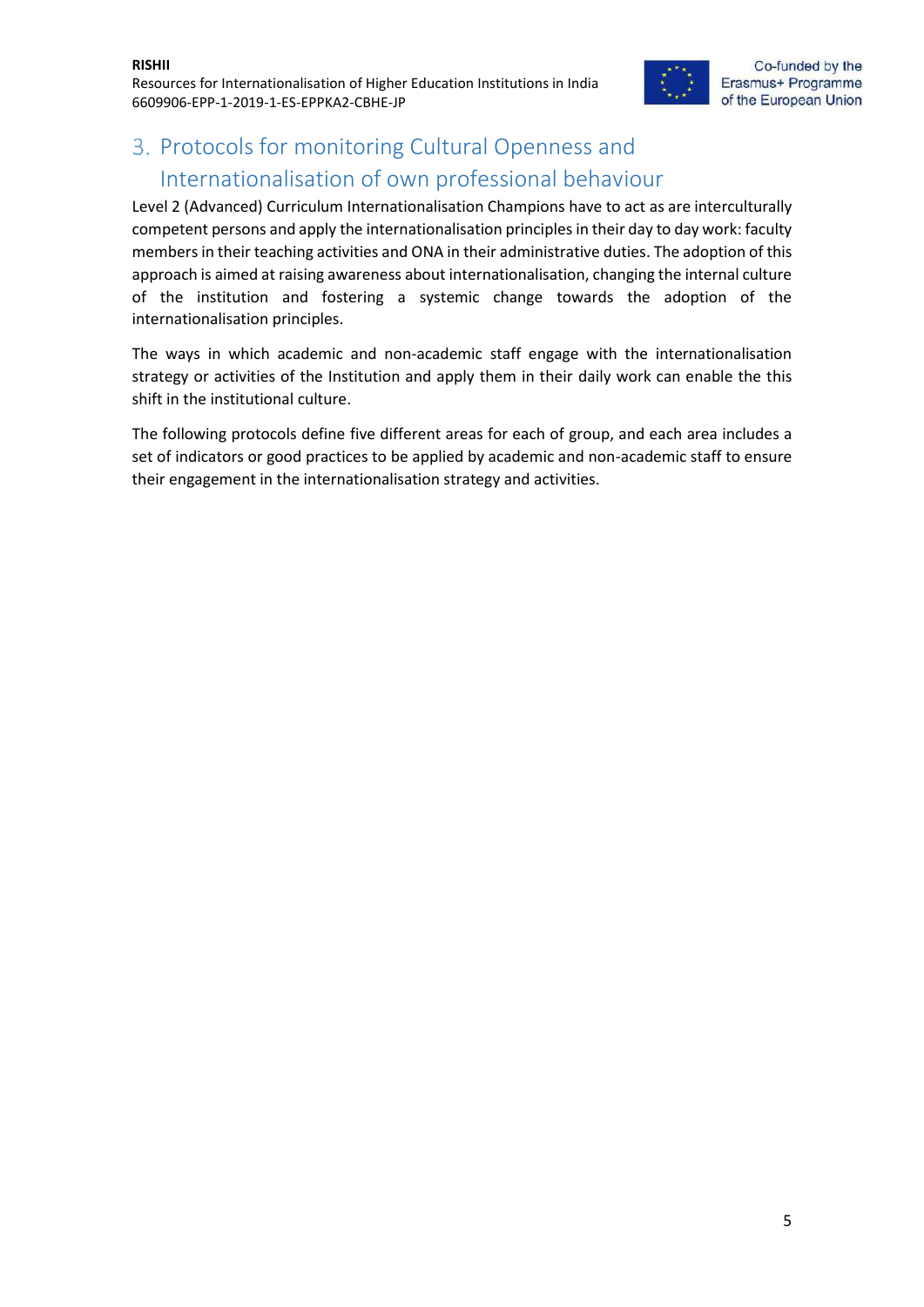

#### <span id="page-5-0"></span>3.1. Protocols for academic staff

| <b>AREA/ACTIVITY</b>                                           | <b>INDICATORS/GOOD PRACTICES</b>                                                                                                                |
|----------------------------------------------------------------|-------------------------------------------------------------------------------------------------------------------------------------------------|
|                                                                | Teaching in international courses and joint degrees                                                                                             |
| <b>ACADEMIC</b><br><b>ACTIVITIY</b>                            | Adapting the teaching materials to international and<br>multicultural learning environments                                                     |
|                                                                | Use of digital technologies and IT resources for virtual<br>mobility                                                                            |
|                                                                | Attending to international conferences                                                                                                          |
| <b>INTERNATIONAL</b><br><b>ACTIVITIES</b>                      | Contributing to international publications                                                                                                      |
|                                                                | Participation in international research groups and/or<br>international projects                                                                 |
| <b>PARTICIPATION IN THE</b><br><b>CULTURAL AND SOCIAL LIFE</b> | Promotion and participation in international campus<br>activities aimed at creating intercultural contexts                                      |
| OF THE CAMPUS                                                  | Promotion and participation in social networking activities<br>to foster and develop intercultural and international skills                     |
|                                                                | Participation in staff mobility programmes                                                                                                      |
| <b>MOBILITY</b>                                                | Participation in virtual mobility exchange programmes                                                                                           |
| <b>STUDENTS</b>                                                | Fostering active student participation during the classes and<br>interaction among students from diverse linguistic and<br>cultural backgrounds |
|                                                                | Encouraging students to participate in international mobility<br>programmes and internships                                                     |